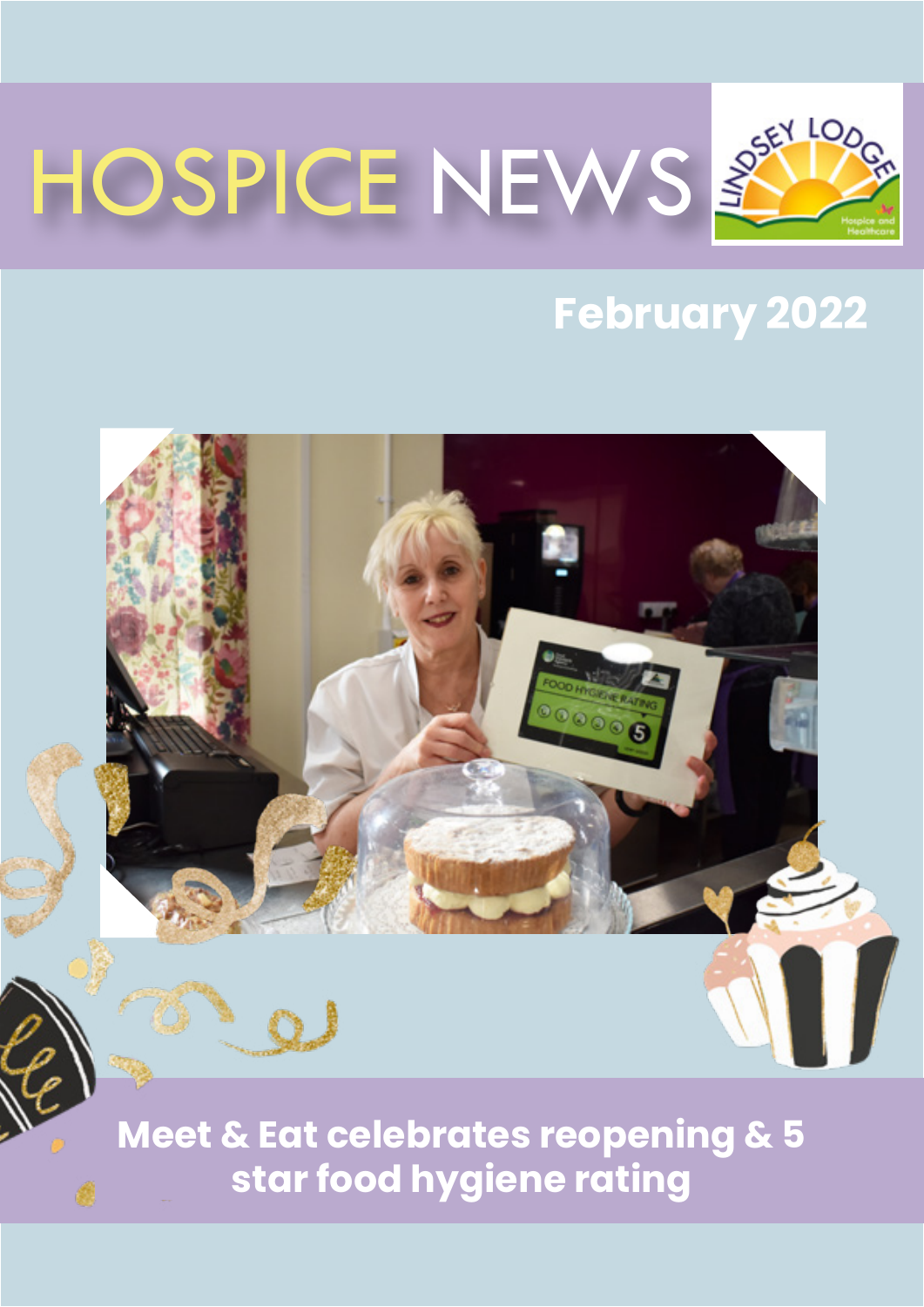### **Welcome***... from the Deputy Chief Executive*

*A short but certainly busy month comes to an end here at Lindsey Lodge!* 

*As we move into March we have lots to look forward to... a new retail premises, the launch of our 30th* 

*anniversary celebrations and the completion of our build works. Thank you to everyone for their continued support.*

*Here's a look at what's been happening in and around Lindsey Lodge this month, we hope you enjoy reading!*

*Best wishes,*

*Tom Moody*

**Lindsey's Meet & Eat welcomes back customers and earns Hygiene Rating of 5** 

It's been great to welcome back customers old and new at Lindsey's Meet & Eat, who have been enjoying a number of new weekly specials on the menu. Check out our Facebook page to find out what's available.

Meet & Eat celebrated receiving the Food Standards Agency Hygiene Rating of 5, following a spot-check inspection from an inspector from North Lincolnshire Council.



Head of Catering at Lindsey Lodge, Andy Poole said: "We're delighted to have received the top rating again!

"I'd like to say thank you and well done to our wonderful catering team for working so hard every day to maintain this high standard." Read more [here](https://tinyurl.com/3wf4ttks)

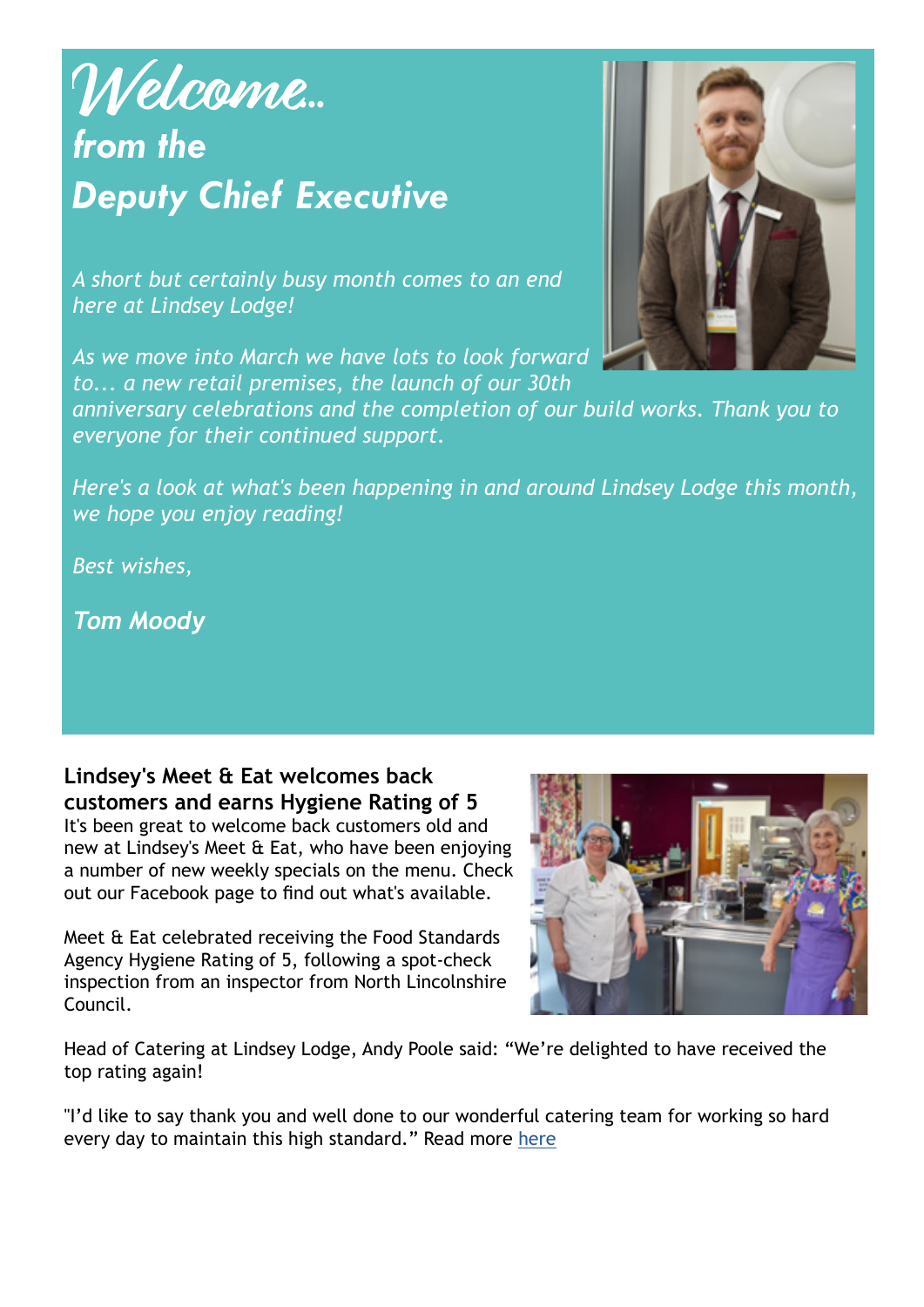## **News**

#### **We've launched our 2022 Challenges**

Push yourself to the limit in 2022 and take on a challenge with Lindsey Lodge! Here's a look at what's on offer for the year, which challenge will you choose? More [here](https://tinyurl.com/4rt8a7cd)



All of our challenges are kindly sponsored by our Brand Partners DDM Residential, Gravelmaster, Jackson Stapleton Accountants, Jason Threadgold Funeral Director, Jotun UK & Ireland, Shift Traffic & Events, Singleton Birch & Symes Bains Broomer.

#### **Calvin's Chinese New Year celebrations raise over £960**

We'd like to say a massive thank you to Calvin for his fantastic fundraising! He's raised over £960 for Lindsey Lodge with his Chinese calligraphy workshops that he



delivered at 25 local schools and groups, giving over 50 hours of his time.

We joined Calvin at Scunthorpe C of E Primary School for one of his sessions to celebrate Chinese New Year. We were also joined by Radio Humberside and Look North.

#### **Applegreen give Easter bunny boost**

We'd like to say thank you to Applegreen Petrol Station on Ashby Road for supporting Lindsey Lodge and donating 15 boxes of Kit Kat Easter bunnies! These will be given to staff, patients



and volunteers and will also be used for our fundraising Easter Hampers.

#### **Jennie from 313 Financial joins the business club**

We're excited to welcome a new Business Club Member, Jennie Brookes from 313 Financial. Thank you for joining us and we look



forward to working with you! Find out more about our Business Club [here](https://www.lindseylodgehospice.org.uk/support-us/different-ways-to-raise-funds/)

#### **Brigg Garden Centre boost funds**

Thank you again to Brigg Garden Centre for raising a fantastic £2,002 for Lindsey Lodge and presenting



Sophie from our fundraising team with this cheque.

#### **Seal the Deal raise £192**

Thank you to Chris and his team from Seal The Deal Events Events for inviting the Lindsey Lodge fundraising team to



attend his party at Redbourne Club. Chris kindly requested buckets for a collection alongside a raffle and raised a fantastic £192!

#### **Messingham Supporter Group raise thousands**

Our Messingham Supporter Group raised an incredible £4,500 for Lindsey Lodge in 2021 and yesterday they presented the cheque to our fundraising team. A huge thank



you to them all, we wouldn't be able to do what we do without their fantastic support. If you're interested in joining one of our supporter groups, or you'd like to start your own, please send us a message.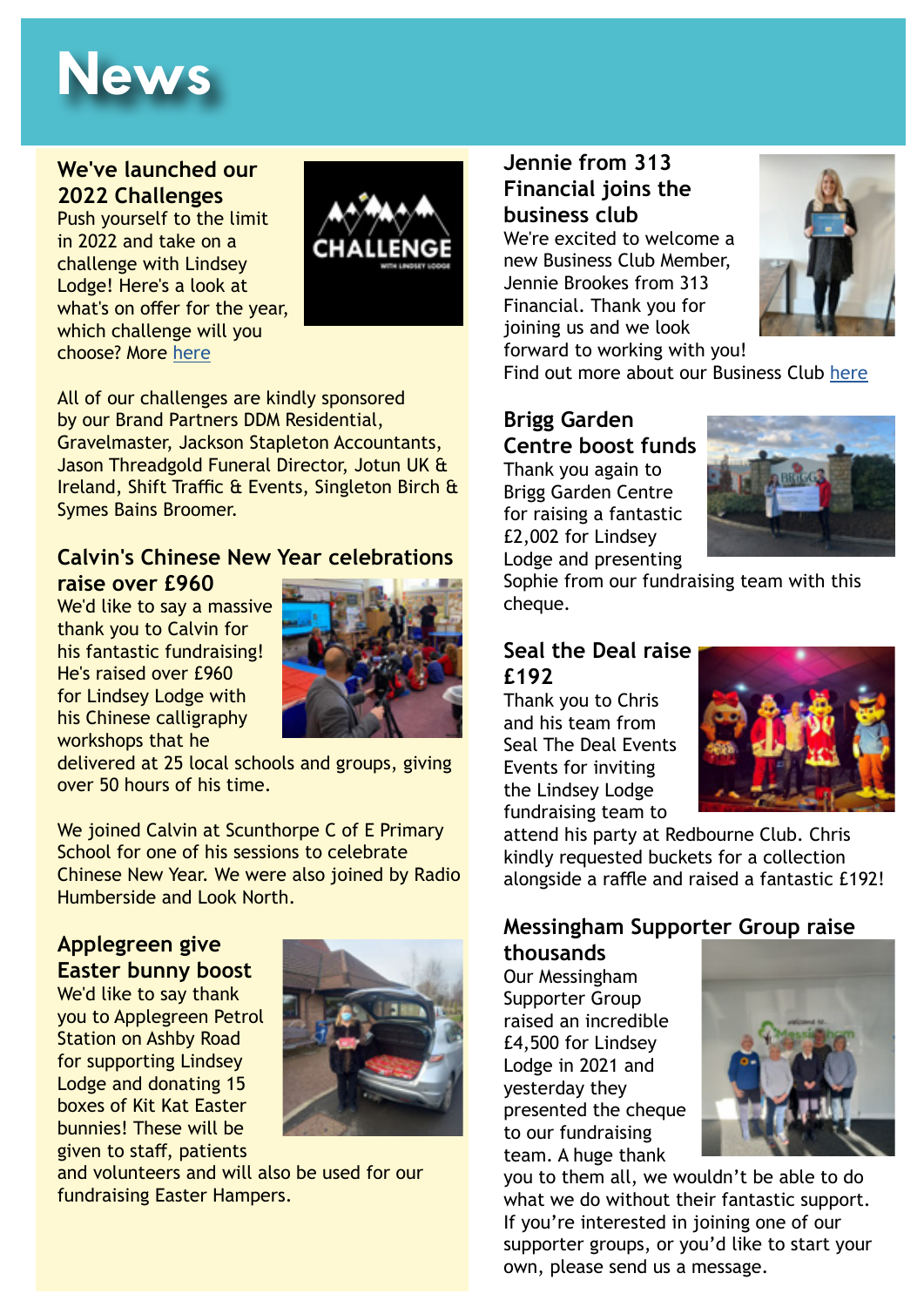# **News**

#### **Save the date - Moonlight Masquerade Ball now available to book**

Join us for an evening full of mystery, intrigue, and style at The Baths Hall on Saturday 29 October and enjoy a three course meal, live entertainment, casino tables and a masked magician. Book [here](http://lindseylodgehospice.org.uk/support-us/events/moonlight-masquerade-ball-2022/)



#### **Grab a bargain at our car boot sale**

Our first car boot sale in 2022 is taking place on Sunday 6 March. Parking is only £1 and you might just grab yourself a bargain. Join



us between 11am and 2.30pm here at Lindsey Lodge, Burringham Road, Scunthorpe, DN17  $7AA$ 

#### **Join the Messingham Supporter Group for a trip to Helmsley and Pickering** Our Messingham

Supporter Group have organised a day trip to Helmsley and Pickering on Thursday 21 April for just £13 per ticket in aid of Lindsey Lodge. The coach leaves The Green Tree in Messingham at 8.30am before heading to Helmsley followed by Pickering.





Please contact Beryl on 01724 762113 for tickets.

**Make a Will in March to support Lindsey Lodge** March is Make a Will Month, the perfect opportunity to do some life admin and plan your will. Make a standard will with



one of our participating solicitors in March and 70% of the cost will be donated to Lindsey Lodge. More [here](https://www.lindseylodgehospice.org.uk/support-us/events/make-a-will-month-2022/)

#### **Enjoy scary stories in aid of Lindsey Lodge**

Join Dr Rob Gandy for a spooky evening of scary stories from Scunthorpe and the Ruskington Horror! Taking place on Wednesday 9 March at Heslam Park Rugby Club. Tickets are £5 in advance of £6 on the door and all money raised is in support of Lindsey Lodge.

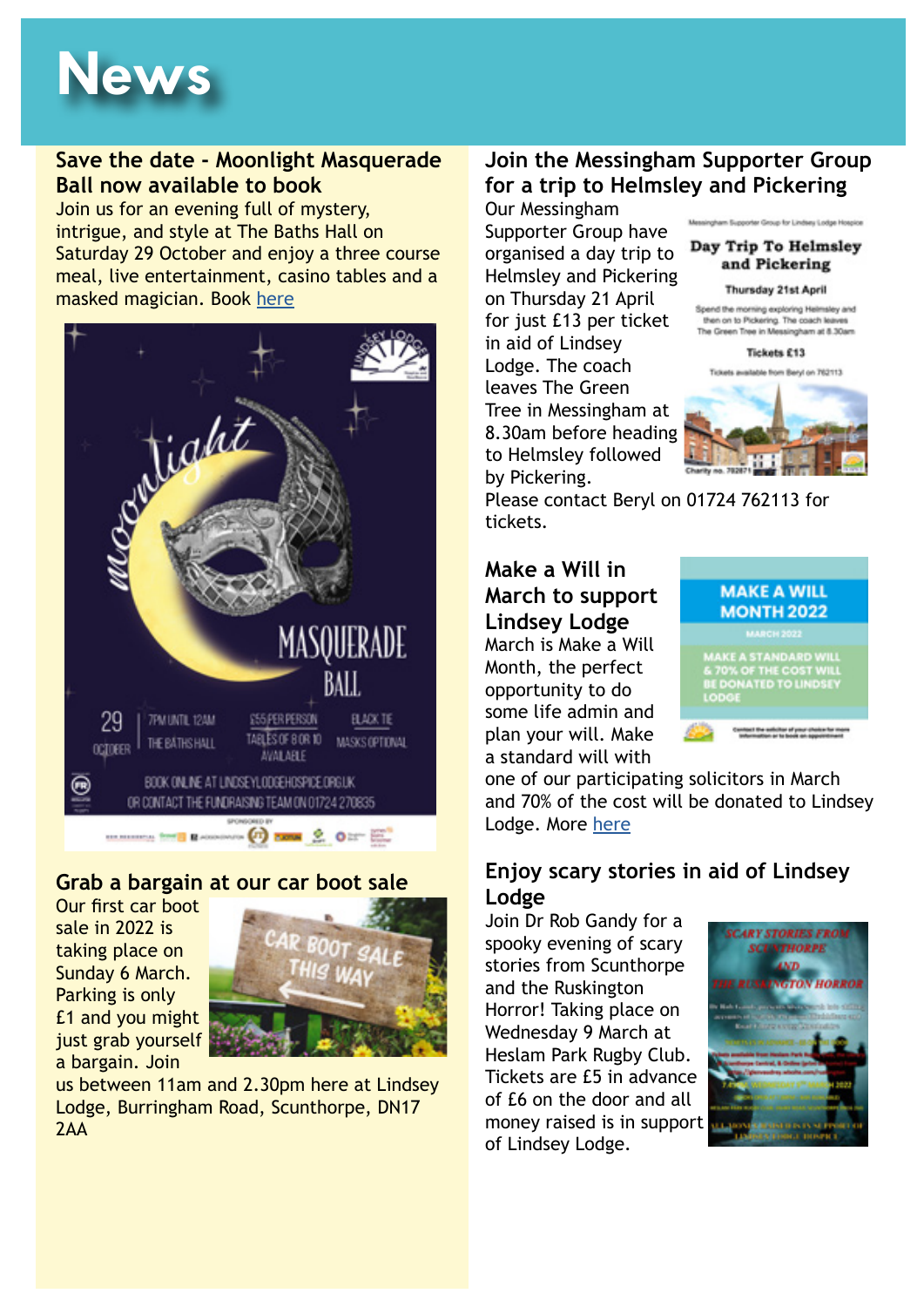# **Retail News**

#### **Brand new Goole shop now open**

We were delighted to attend the official opening of the new Goole shop this month! A huge thank you to the team at



Dove House Hospice, the shop looks fantastic and supports Lindsey Lodge as well as Dove House Hospice. Please pop and take a look, you can find the shop at 35 – 37 Boothferry Road, Goole, DN14 5DE.

#### **An exclusive look at our new Brigg shop**

We're in the final stages of preparing our new Brigg shop for it's official grand opening. Here's a sneak peek at the shop so far. We can't wait to welcome customers with a fantastic selection of fashion, bridal



and occasion wear, along with brand new home and giftware.

#### **Lindsey's Pre-loved Brigg is located at 64 Wrawby Street, Brigg DN20 8JE**





**Spring has sprung at our shops** Despite the recent rainy weather, spring has sprung in our shops this weekend! Our Thorne window



is bringing a little bit of sunshine to help you brighten up your wardrobe - and all stock is under £5.

[Here's](https://www.lindseylodgehospice.org.uk/support-us/retail/) where you can find our shops.

#### **Recent eBay gems**

Our recent eBay sales have shown that spring cleaning has begun with artwork and vintage items scoring high. Here's a look at what's recently sold...



| L.S. Lowry framed print        | £50    |
|--------------------------------|--------|
| Rare signed Ryder Cup print    | £135   |
| Vintage teddy bear             | £49.99 |
| 1913 Model car                 | £45    |
| Vintage watches                | £155   |
| Vintage 50's Swan tea pot      | £31.99 |
| Vintage nutcracker             | £41    |
| Franklin Harley Davidson model | £75    |
|                                |        |

**Got a query about something you'd like to donate? Please phone us on 01724 848769, Monday to Friday between 8.30am and 4pm.**